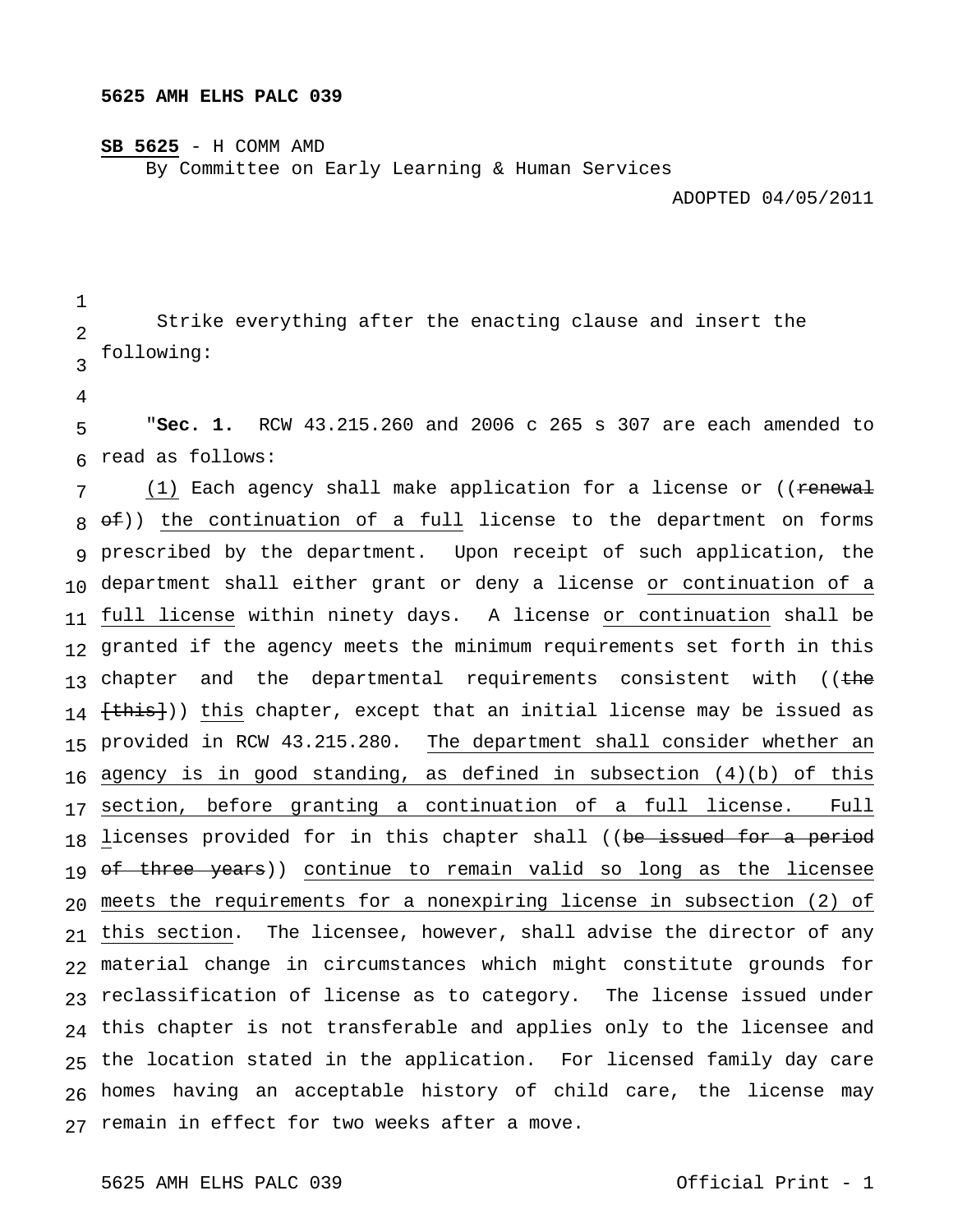| 1  | (2) In order to qualify for a nonexpiring full license, a licensee       |
|----|--------------------------------------------------------------------------|
| 2  | must meet the following requirements on an annual basis as established   |
| 3  | from the date of initial licensure:                                      |
| 4  | (a) Submit the annual licensing fee;                                     |
| 5  | (b) Submit a declaration to the department indicating the                |
|    | 6 licensee's intent to continue operating a licensed child care program, |
|    | 7 or the intent to cease operation on a date certain;                    |
|    | 8 (c) Submit a declaration of compliance with all licensing rules;       |
|    | 9 and                                                                    |
|    | 10 (d) Submit background check applications on the schedule              |
|    | 11 established by the department.                                        |
|    | 12 (3) If a licensee fails to meet the requirements in subsection (2)    |
|    | 13 of this section for continuation of a full license, the license       |
|    | 14 expires and the licensee must submit a new application for licensure  |
|    | 15 under this chapter.                                                   |
|    | 16 (4)(a) The department shall establish time frames for monitoring      |
|    | 17 visits of nonexpiring licensees not less than every eighteen months   |
|    | 18 for family day care providers and not less than every twelve months   |
|    | 19 for child day care centers and school-age programs. It is not the     |
|    | 20 intent of the legislature to limit more frequent monitoring as        |
|    | 21 determined by the department.                                         |
|    | 22 (b) For the purpose of this section, an agency is considered to be    |
|    | 23 in good standing if in the intervening period between monitoring      |
|    | 24 visits that agency does not have any of the following:                |
| 25 | (i) Valid complaints;                                                    |
| 26 | (ii) A history of noncompliance related to those valid complaints        |
|    | 27 or pending from prior monitoring visits; or                           |
| 28 | (iii) Other information that when evaluated would result in a            |
|    | 29 finding of noncompliance with this section.                           |
| 30 | (c) The department shall consider whether an agency is in good           |
|    | 31 standing when determining the most appropriate approach and process   |
|    | 32 for monitoring visits, for the purposes of administrative efficiency  |
|    | 33 while protecting children consistent with this chapter.<br>If the     |
|    | 34 department determines that an agency is not in good standing, the     |
|    | Official Print - 2<br>5625 AMH ELHS PALC 039                             |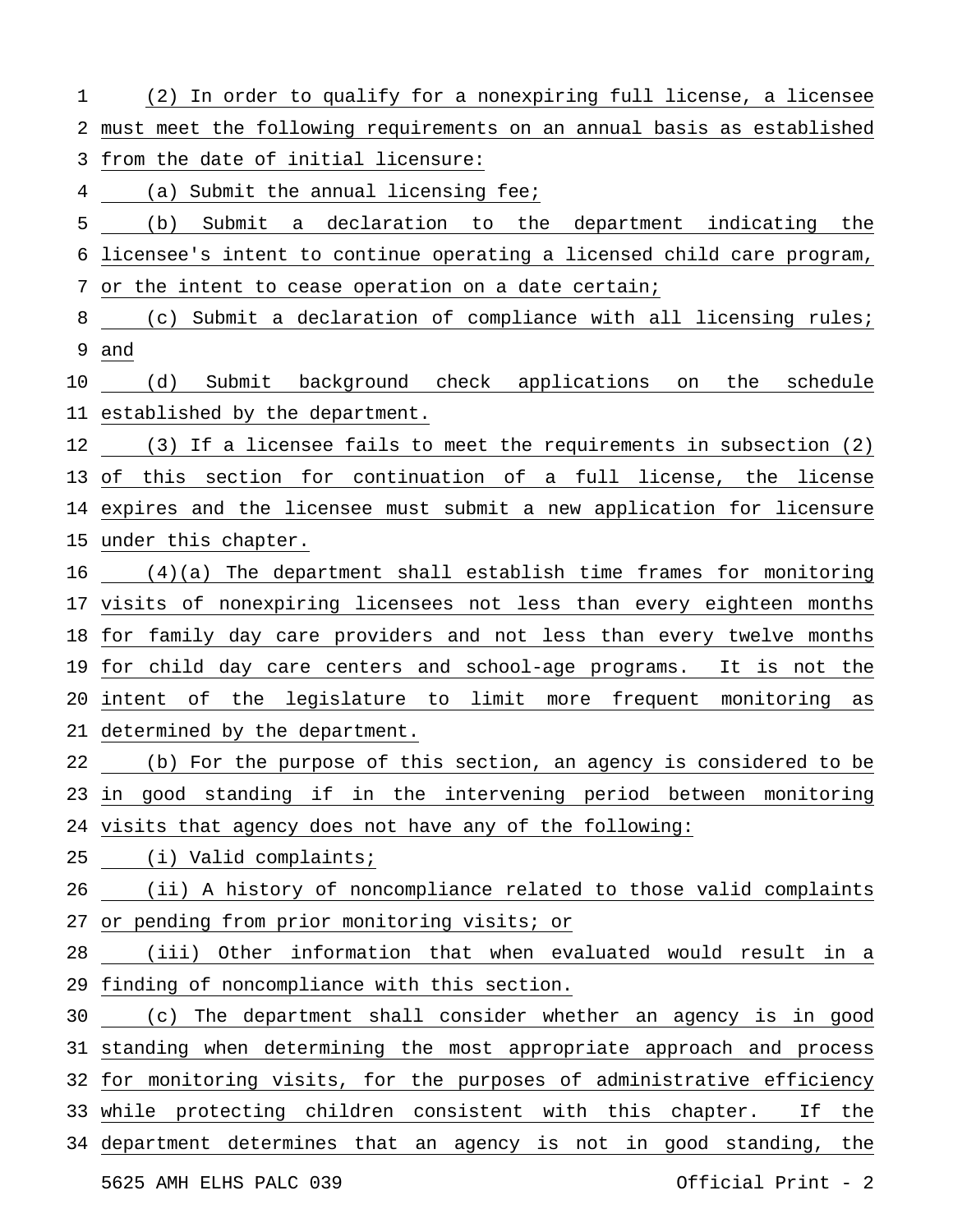department may issue a probationary license, as provided in RCW 43.215.290.

 read as follows: **Sec. 2.** RCW 43.215.290 and 2006 c 265 s 310 are each amended to

 who has had ((a)) an initial, expiring, or other license but is temporarily unable to comply with a rule or has been the subject of multiple complaints or concerns about noncompliance if: (1) The department may issue a probationary license to a licensee

 health and well-being of the children but would be likely to do so if allowed to continue; and (a) The noncompliance does not present an immediate threat to the

 the area of noncompliance within the probationary period. (b) The licensee has a plan approved by the department to correct

 16 in writing, refer the licensee to the child care resource and referral 17 network or other appropriate resource for technical assistance. The department may issue a probationary license pursuant to subsection (1) of this section if within fifteen working days after the department has sent its referral: (2) Before issuing a probationary license, the department shall,

 referral for technical assistance; or (a) The licensee, in writing, has refused the department's

 department's referral for technical assistance. (b) The licensee has failed to respond in writing to the

5625 AMH ELHS PALC 039 Official Print - 3 technical assistance issued under subsection (2) of this section, the 27 department, the licensee, and the technical assistance provider shall meet within thirty days after the licensee's acceptance. The licensee and the department, in consultation with the technical assistance provider, shall develop a plan to correct the areas of noncompliance identified by the department. If after sixty days, the licensee has not corrected the areas of noncompliance identified in the plan developed in consultation with the technical assistance provider, the department may issue a probationary license pursuant to subsection (1) (3) If the licensee accepts the department's referral for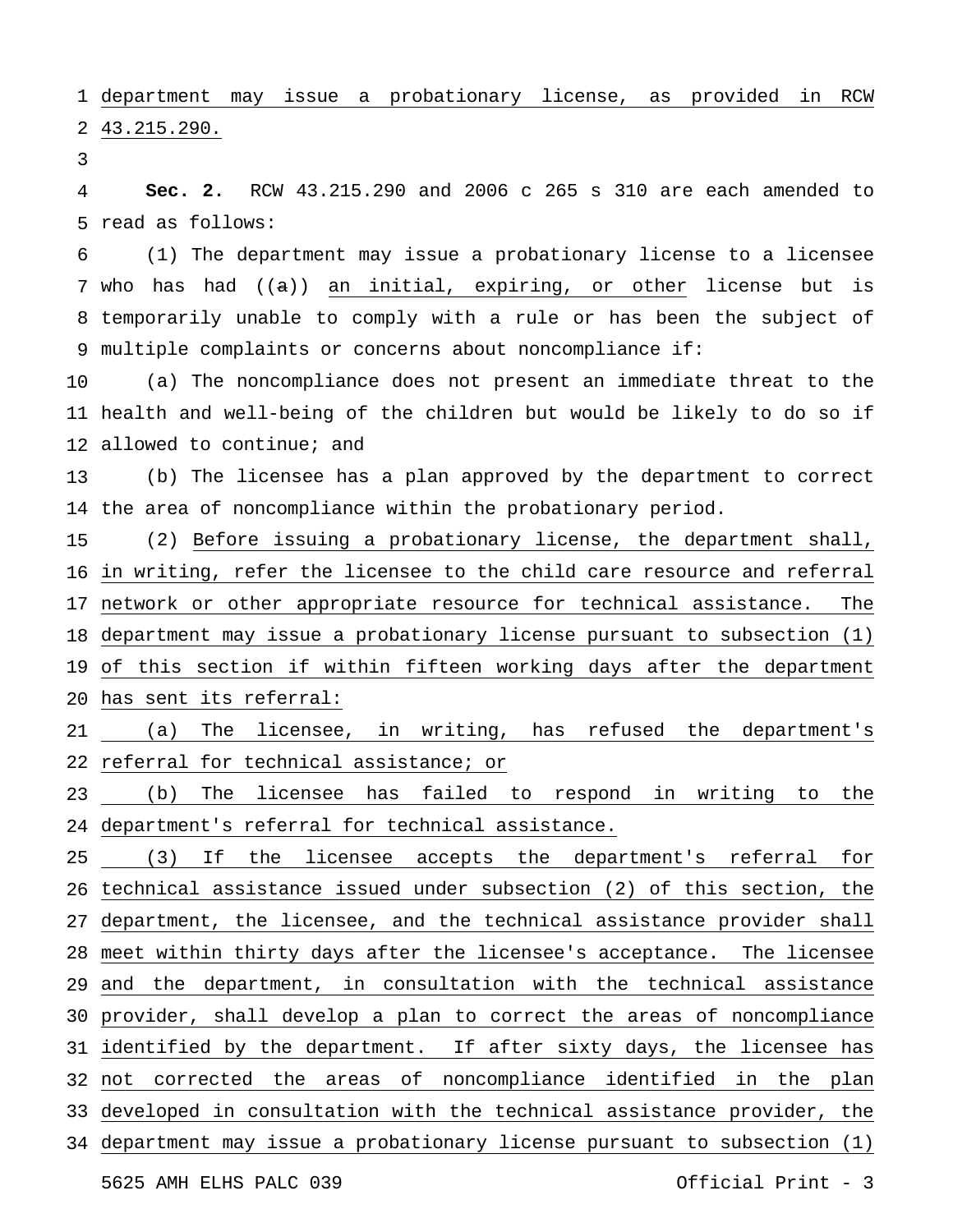of this section.

 (4) A probationary license may be issued for up to six months, and at the discretion of the department it may be extended for an additional six months. The department shall immediately terminate the probationary license, if at any time the noncompliance for which the probationary license was issued presents an immediate threat to the health or well-being of the children.

 license for due cause that states the conditions of probation.  $((+3))$  (5) The department may, at any time, issue a probationary

 license is issued.  $((+4))$  (6) An existing license is invalidated when a probationary

 department shall reinstate the original license for the remainder of its term, issue a new license, or revoke the original license.  $((+5))$  (7) At the expiration of the probationary license, the

 to the licensee whose license has been placed on probationary status unless the licensee does not agree with the placement on probationary status and the department then suspends, revokes, or modifies the license.  $((\langle 6 \rangle) )$  (8) A right to an adjudicative proceeding shall not accrue

 read as follows: **Sec. 3.** RCW 43.215.270 and 2006 c 265 s 308 are each amended to

 request for a renewal shall be filed ninety days before the expiration date of the license. If the department has failed to act at the time of the expiration date of the license, the license shall continue in effect until such time as the department acts. (1) If a licensee desires to apply for a renewal of its license, a

 nonexpiring licenses described in RCW 43.215.260." (2) License renewal under this section does not apply to

 Correct the title.

## EFFECT:

(1) Requires the Department of Early Learning (DEL) to establish time frames for monitoring visits of nonexpiring licensees.

5625 AMH ELHS PALC 039 Official Print - 4